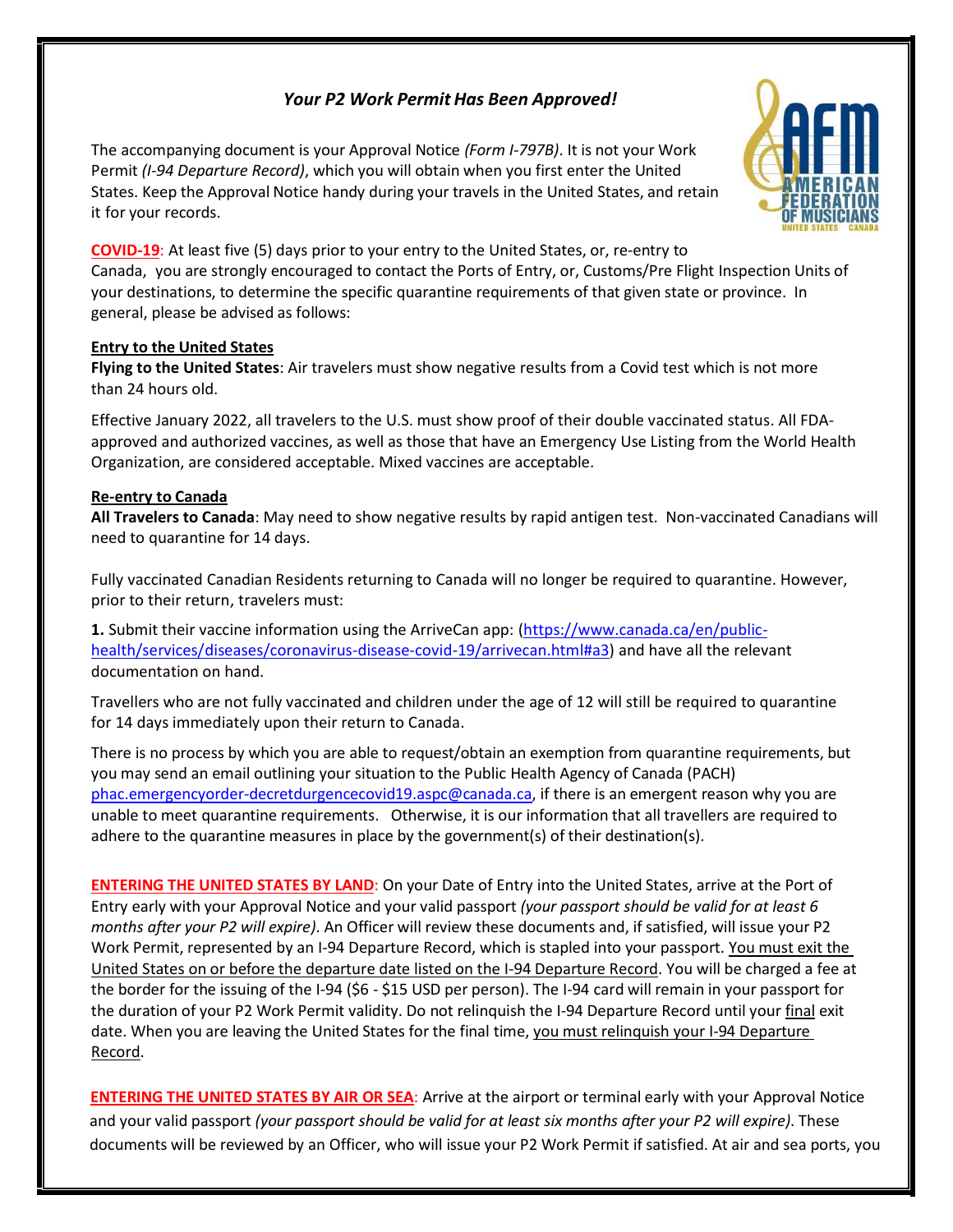will no longer be issued a paper I-94 Departure Record. Instead, you will receive an admission stamp in your passport which indicates your visa classification and the date by which you must depart the United States. After entering the United States, you must obtain your I-94 information via an online portal: [www.cbp.gov/I94.](http://www.cbp.gov/I94) It is strongly recommended that you print out your I-94 information and keep it with you.

**ENTERING THE UNITED STATES BY CONSULATE:** Advance Consular processing (i.e. pre-authorized entry) is required for non-Resident/non-Citizens. The Consulate to be named on the application would be the Consulate nearest to the individual's place of residence. Please review "Information for Permanent Residents".

**You must exit the United States on or before the departure date on the admission stamp**. The carrier will report your departure to U.S. Customs and Border Protection.

**MEDICAL INSURANCE**: The AFM offers access to Emergency Medical Travel Insurance at preferred rates. Members under 55 may purchase an 18-day multi-trip annual plan for \$90.00 CDN on a guaranteed-issue basis. This program is administered by CanAm Insurance in collaboration with HUB International. Coverage is underwritten by Manulife Financial. Please call **(877) 292-0081** to make inquiries and to purchase a plan.

**CROSSING THE BORDER WITH INSTRUMENTS/GEAR**: Musicians crossing the border with instruments/gear are encouraged to apply for an ATA Carnet, a document which enables professionals to bring the tools of their trade across borders easily and without hassle, duties or border fees. Learn more about the ATA Carnet from the Canadian Chamber of Commerce[: www.chamber.ca/carnet.](http://www.chamber.ca/carnet) Otherwise, prepare a list of all instruments/gear, include serial numbers and make/model of instruments. If your instrument was purchased outside of Canada, bring the original bill of sale.

#### **WITHHOLDING TAX**:

**1.** Canadian musicians are required to have either a U.S. Individual Tax Identification Number (ITIN) or a Social Security Number (SSN) when working/performing in the United States. If musicians do not have either, then they will need to apply for an SSN within five (5) days of entering the US – or by the time of the 5<sup>th</sup> entry into the US under the current, multi-entry permit.

**2.** Unless all musicians in the group have a [individual] \*Central Withholding Agreement (CWA) to avoid Directed Withholding, the proper process is for the engager to withhold 30% toward U.S. taxes. In most situations, musicians will receive a 100% return of all taxes withheld, provided they have not earned more than \$15,000 USD, being the individual earning exemption amount. Musicians must ensure they are provided an official receipt from the engager when tax has been withheld. For general information on withholding, visit: [http://www.artistsfromabroad.org/tax-requirements/,](http://www.artistsfromabroad.org/tax-requirements/) or contact Robert Baird, Baird Artist Management [www.bairdartists.com](http://www.bairdartists.com/) and/or Frank Page, CWA Management [http://www.cwamanagement.com/.](http://www.cwamanagement.com/)

**3.** Musicians are required to file a US tax return (the 1040NR or 1040NRS) as soon as they earn income in the U.S. These forms are very easy to complete, but you may want to have the first one done for you professionally (referrals above).

**4.** Effective **October 1, 2018** artists will only be able to qualify for a \*CWA if they individually earn \$10,000 or more in gross income within the calendar year. This threshold also applies to groups, in that each individual member applying for a CWA must accrue at least \$10,000 (including per diems). Any musician who does not qualify for a CWA is subject to 30% withholding. The change is reflected in the [IRS Instructions](https://www.irs.gov/pub/irs-pdf/f13930.pdf) for Form [13930,](https://www.irs.gov/pub/irs-pdf/f13930.pdf) as well as on the IRS [webpage](https://www.irs.gov/individuals/international-taxpayers/central-withholding-agreements) on CWAs.

**5.** Musicians may also be subject to state and local income taxes for income earned within a particular state – absent federal income tax liability, state income tax liability may still exist, and even if the income is exempt from tax as a result of an income tax treaty**.** It is recommended that musicians refer to specific state tax laws [via State websites] or seek the assistance of a tax professional to determine applicable state tax requirements, including the necessity to file a state income tax return.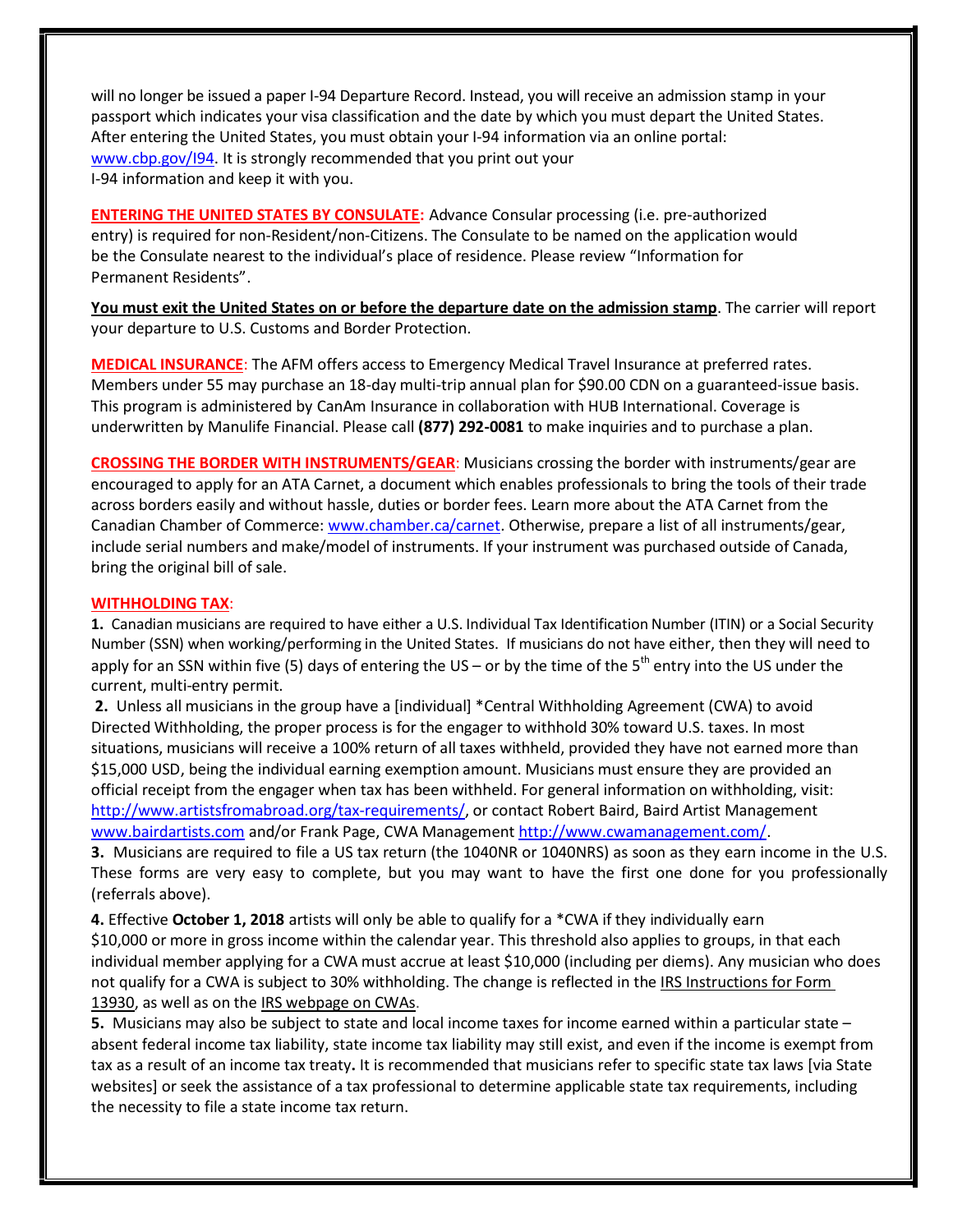**BRINGING MERCHANDISE INTO THE UNITED STATES:** If you are planning to sell or distribute merchandise in the United States, the easiest way to go about it is to have the merchandise produced and paid for within the United States. If you are bringing merchandise into the United States from Canada, you must declare the items and an inspector will determine the amount of duty owed, then refer you to the cashier to make payment by cash, certified cheque, or, at larger airports by credit card.

Procedures for bringing merchandise into the United States differ depending on the value and quantity of the goods. Merchandise valued \$2,500 or less (retail) can be processed at your Port of Entry when you enter the U.S. (informal entry of merchandise): https://help.cbp.gov/app/answers/detail/a\_id/535/~/%20requirements-forclearing-goods-brought-by-an-individual-for-commercial-purposes. However, CBP cautions travelers that may require any item being imported for commercial purposes to be entered as a formal entry. For merchandise valued at over \$2,500, you will need to engage a U.S. broker to help you import the goods into the United States.

In all cases, merchandise must be clearly labeled with a description of the goods, the quantity in each box, the cost per item and your selling price. You should also bring a comprehensive list of all items; indicating what your wholesale costs, your planned retail (selling) price, material(s) the products are made from, where the products were produced and by whom. It is also a good idea to bring the receipts or invoices for the production of the merchandise. Do not seal boxes of merchandise, as Border Officials may want to inspect their contents.

When bringing in product for promotional distribution, please ensure that you clearly label each item: "for promotional distribution only/not for resale". Promotional items should be kept to a maximum of 1,000 pieces of product.

Contact your specific Port of Entry for more information on bringing merchandise across the border. Phone numbers for the various Ports of Entry can be found here: [www.cbp.gov/contact/port.](http://www.cbp.gov/contact/port)

# *Votre permis de travail P2 a été approuvé!*

Le document d'accompagnement est votre Notice d'approbation *(Formulaire I-797B)*. Il ne constitue pas votre Permis de travail comme tel *(Enregistrement de Départ I-94)*, qui ne vous sera émis que lors de votre entrée initiale aux États-Unis. Conservez à portée de la main – ainsi que dans vos dossiers – copie de votre Notice d'approbation lors de vos déplacements à l'intérieur des États-Unis.



**COVID-19 :** Au moins cinq (5) jours avant votre entrée aux États-Unis ou votre retour au Canada, nous vous encourageons fortement à communiquer avec les points d'entrée ou les unités de douanes et d'inspection pré-vol de votre destination afin de déterminer les exigences de quarantaine particulières de l'État ou de la province en question. En général, voici ce que vous devez savoir :

### **Entrée aux États-Unis**

**Voyageurs se rendant aux États-Unis par avion :** Les voyageurs aériens doivent montrer des résultats négatifs d'un test Covid qui n'a pas plus de 24 heures.

À partir de janvier 2022, tous les voyageurs entrant aux États-Unis doivent présenter une preuve de leur statut de double vacciné. Tous les vaccins approuvés et autorisés par la FDA ainsi que les vaccins sur la Liste des autorisations pour utilisation d'urgence (EUL) de l'Organisation mondiale de la Santé sont jugés acceptables. La vaccination mixte est aussi jugée acceptable.

### **Retour au Canada**

**Tous les voyageurs entrant ou revenant au Canada :** Les voyageurs pourraient avoir besoin de montrer une preuve de résultat négatif d'un test antigénique rapide. Les Canadiens non vaccinés doivent respecter une quarantaine de 14 jours.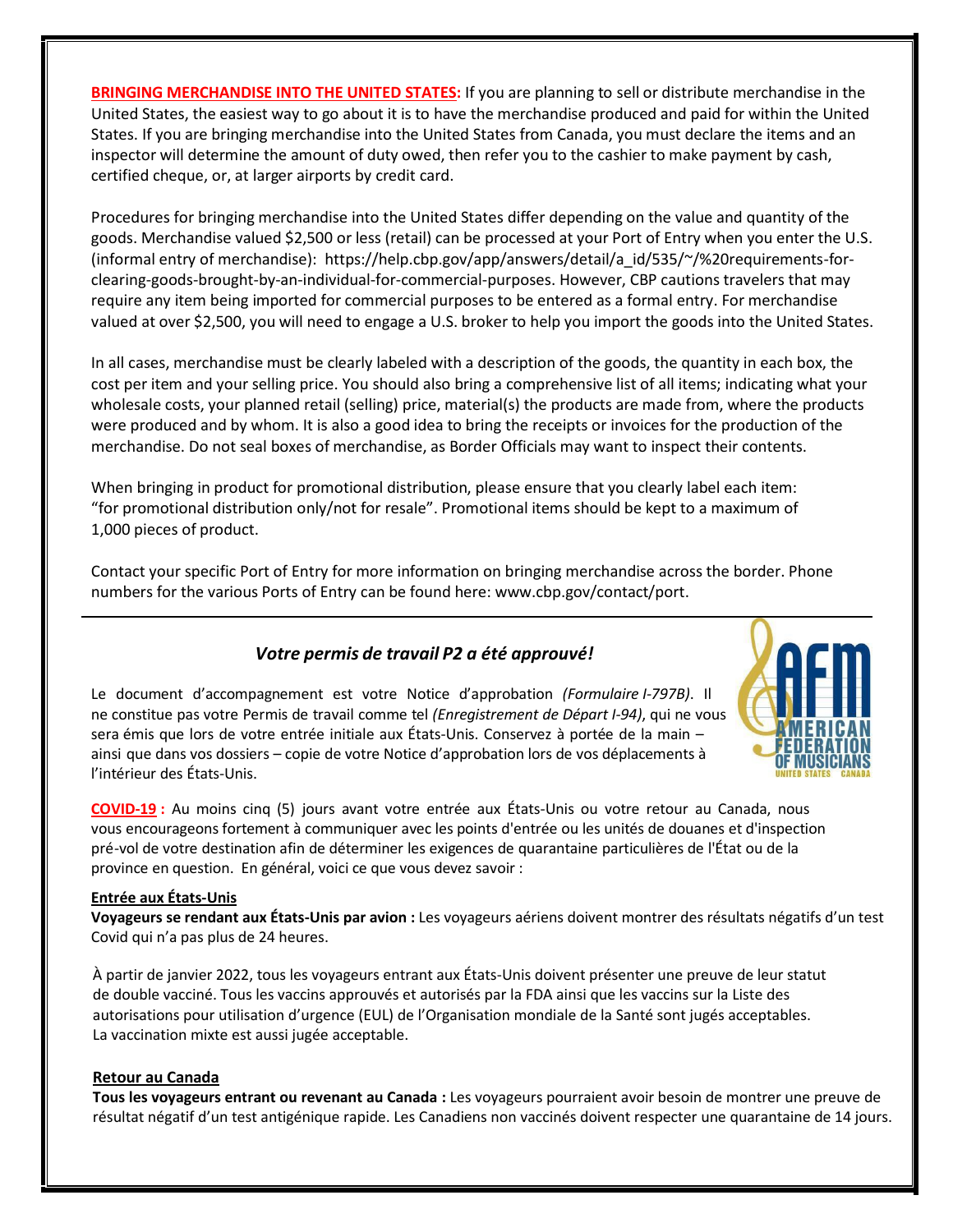Les résidents canadiens entièrement vaccinés qui rentrent au Canada ne seront plus tenus d'être mis en quarantaine. Toutefois, avant leur retour, les voyageurs devront :

**1.** Soumettre les renseignements sur leurs vaccins en utilisant l'application ArriveCan : [\(https://www.canada.ca/en/public-health/services/diseases/coronavirus-disease-covid-19/arrivecan.html#a3\)](https://www.canada.ca/en/public-health/services/diseases/coronavirus-disease-covid-19/arrivecan.html#a3) et avoir tous les documents pertinents en main.

Les voyageurs qui ne sont pas entièrement vaccinés et les enfants de moins de 12 ans devront tout de même être mis en quarantaine pendant 14 jours dès leur retour au Canada.

Il n'existe aucun processus permettant de demander/obtenir une exemption des exigences de quarantaine, mais vous pouvez envoyer un courriel décrivant votre situation à l'Agence de la santé publique du Canada (ASPC) [phac.emergencyorder-decretdurgencecovid19.aspc@canada.ca](mailto:phac.emergencyorder-decretdurgencecovid19.aspc@canada.ca) , s'il existe une raison urgente pour laquelle vous ne pouvez pas respecter les exigences de quarantaine. Autrement, nous tenons à vous informer que tous les voyageurs doivent se conformer aux mesures de quarantaine mises en place par le(s) gouvernement(s) de leur(s) destination(s).

**ENTRÉE AUX ÉTATS-UNIS PAR VOIE TERRIENNE :** Le jour de votre entrée aux États-Unis, arrivez d'avance au point d'entrée choisi avec en main votre Notice d'approbation et votre passeport en règle *(votre passeport devra être valide pour au moins 6 mois après la date d'expiration de votre P2).* Un officier frontalier fera la révision de ces documents et, s'il les trouve en règle, vous émettra votre Permis de travail P2, représenté par un Enregistrement de départ I-94 *(I-94 Departure Record)*, qui sera agrafé à votre passeport. Vous devrez quitter les États-Unis à (ou avant) la date de depart indiquée sur l'Enregistrement de départ I-94. Il vous faudra acquitter à la frontière même des frais pour l'émission du I-94 (6 \$ - 15 \$ USD par personne). La carte I-94 devra demeurer dans votre passeport pour la durée de validité de votre Permis de travail P2. Ne remettez pas votre Enregistrement de départ avant votre date finale de départ. Quand vous quitterez pour de bon les États-Unis, vous devez alors remettre votre Enregistrement de départ I-94**.**

**ENTRÉE AUX ÉTATS-UNIS PAR VOIE AÉRIENNE OU MARITIME :** Présentez-vous d'avance à l'aéroport, à l'aérogare ou au port maritime avec en main votre Notice d'approbation et votre passeport en règle *(votre passeport devra être valide pour au moins six mois après la date d'expiration de votre P2).* Un officier frontalier fera la révision de ces documents et, s'il les trouve en règle, vous émettra votre Permis de travail P2. Aux points d'entrée aériens ou maritimes, on n'émet plus de Document de départ I-94 *(I-94 Departure Record)* sur copie papier; plutôt, votre passeport sera marqué d'un timbre d'admission où sera indiqué la classification de votre visa ainsi que la date à laquelle vous devrez quitter les États-Unis. Une fois arrivé aux États-Unis, il vous faudra obtenir votre information I-94 sur un portail en ligne [: www.cbp.gov/I94. I](http://www.cbp.gov/I94)l est fortement recommandé d'imprimer ces renseignements au sujet du I-94 et de les conserver avec vous.

**ENTRÉE AUX ÉTATS-UNIS PAR UN CONSULAT :** Un traitement à l'avance par un consulat des États-Unis (entrée préautorisée) est exigé pour les non-résidents et les non-citoyens. Le consulat à indiquer sur la demande devrait être celui situé le plus près du lieu de résidence de la personne. Veuillez consulter les « Renseignements pour résidents permanents ».

**Vous devez quitter les États-Unis à (ou avant ) la date de depart indiquée sur le timbre d' admission.** Le transporteur fera lui-même le rapport de votre départ au bureau américain des douanes et protection frontalière (U.S. Customs and Border Protection).

**ASSURANCE MÉDICALE :** La FAM offre accès à taux préférentiels à une assurance médicale de voyage d'urgence. Les membres de moins de cinquante-cinq ans pourront souscrire pour 90 \$ CDN (émission garantie) à un plan annuel d'assurance multi-voyages de dix-huit jours. Ce programme est administré par la compagnie d'assurance CanAm en collaboration avec HUB International. La couverture est souscrite par la Financière Manuvie. Veuillez appeler au **(877) 292-0081** afin de vous renseigner ou pour souscrire à ce plan.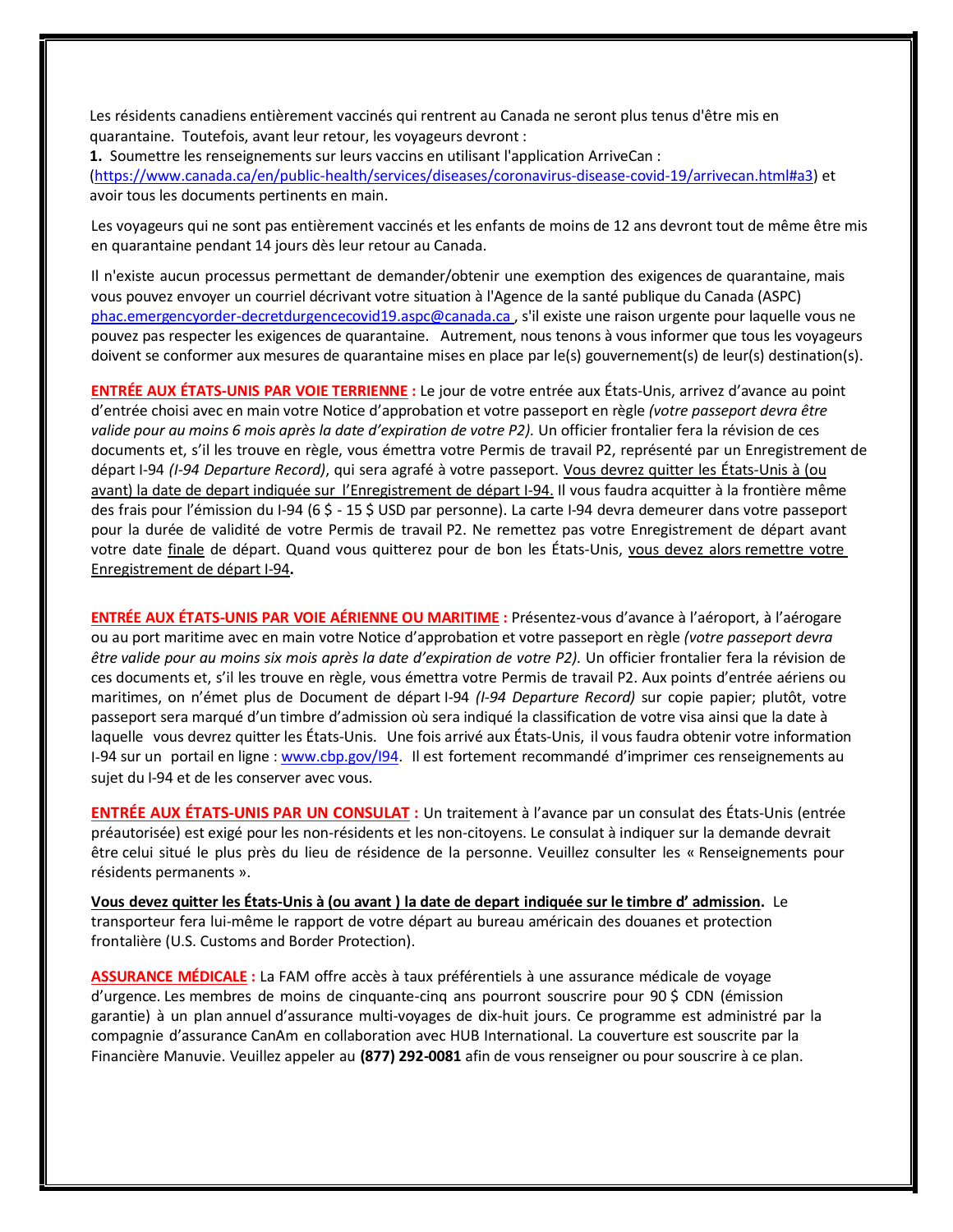**PASSAGE DE FRONTIÈRE AVEC DES INSTRUMENTS OU DE L'É QUIPEMENT :** Il est fortement recommandé aux musiciens qui veulent traverser la frontière avec des instruments et équipements de faire une demande au préalable pour un Carnet ATA, un document qui permet aux professionnels d'avoir avec eux les outils de leur métier lors de leur passage à la frontière et d'éviter ainsi des complications ou des frais de port frontaliers. Renseignez-vous sur ce Carnet ATA auprès de la Chambre de Commerce du Canada [: www.chamber.ca/fr/carnet.](http://www.chamber.ca/fr/carnet) Sinon, préparez une liste de tous vos instruments et équipements avec le numéro de série, la marque et le modèle. Si vous avez acheté l'instrument à l'extérieur du Canada, apportez le contrat de vente original ou la facture.

#### **RETENUEDE TAXES :**

**1.** Les musiciens canadiens doivent posséder soit un numéro d'identification individuel aux fins de l'impôt (ITIN – Individual Tax Identification Number) ou soit un numéro d'assurance sociale (SSN) des États-Unis lorsqu'ils y travaillent ou s'y produisent. Si vous n'avez ni l'un ni l'autre de ces numéros, les musiciens de votre groupe doivent

faire une demande pour obtenir un numéro d'assurance sociale (SSN) dans les cinq (5) jours suivant votre entrée aux États-Unis – ou avant la date de la 5e entrée aux États-Unis en vertu d'un permis valide pour plusieurs séjours.

**2.** À moins que tous les musiciens du groupe n'aient conclu un accord sur les retenues d'impôt \*Central Withholding Agreement (CWA) vous permettant d'éviter les retenues prescrites, la marche à suivre est pour l'employeur (ou le producteur) de retenir 30 % des revenus pour régler les impôts aux États-Unis. Dans la plupart des cas, les musiciens auront droit à un remboursement complet de l'impôt retenu s'ils n'ont pas gagné plus de 15 000 \$ US, ce qui représente le montant de l'exemption pour les revenus personnels. Les musiciens doivent s'assurer que l'employeur (ou le producteur) leur procure un avis ou un reçu officiel lorsqu'il effectue la retenue d'impôt. Pour obtenir de l'information générale sur les retenues fiscales, visitez le site [http://www.artistsfromabroad.org/tax-requirements/ o](http://www.artistsfromabroad.org/tax-requirements/)u contactez Robert Baird de Baird Artist Management au [www.bairdartists.com o](http://www.bairdartists.com/)u Frank Page de CWA Management au [http://www.cwmanagement.com.](http://www.cwmanagement.com/)

**3.** Les musiciens doivent produire une déclaration aux États-Unis dès que des revenus y ont été gagnés (formulaires 1040NR ou 1040NRS). Ces formulaires sont très faciles à remplir. Toutefois, il peut être recommandé la première fois d'avoir recours à un professionnel afin qu'il le fasse pour vous (voir liens de référence ci-dessus).

**4.** À partir du 1er octobre 2018, les artistes ne seront admissibles à un \*CWA que s'ils ont gagné

individuellement 10 000 \$ ou plus de revenus bruts pendant l'année civile. Ce seuil s'applique aussi aux groupes;

c'est-à-dire que chaque membre individuel faisant une demande de CWA doit avoir accumulé au moins 10 000 \$ (incluant les indemnités quotidiennes). Un musicien qui n'est pas admissible à un CWA sera assujetti à une retenue d'impôt de 30 %. Ce changement figure dans le document Instr uctions de l'IR[SpourleFor mulaire13](https://www.irs.gov/pub/irs-pdf/f13930.pdf) 930 ainsi que sur la [pagewebde](https://www.irs.gov/individuals/international-taxpayers/central-withholding-agreements) l'IRS concer nant les CWA.

**5.** Les musiciens peuvent aussi être assujettis à des impôts locaux ou étatiques pour les revenus gagnés dans un État en particulier. Même en l'absence d'impôt fédéral à acquitter, il peut y avoir de l'impôt à payer au niveau de l'État; et ce même si le revenu est exonéré de l'impôt en vertu d'un traité fiscal. Par conséquent, il est conseillé aux musiciens de prendre connaissance des dispositions fiscales spécifiques de l'État [sur les sites Web de cet État] ou de demander l'aide d'un conseiller fiscal afin de déterminer les exigences applicables de l'État en matière d'impôt, y compris la nécessité le cas échéant de remplir une déclaration de revenus.

**IMPORTATION DE MARCHANDISES AUX ÉTATS-UNIS :** Si vous désirez vendre ou distribuer des marchandises aux États-Unis, le moyen le plus simple pour vous est de faire fabriquer ces produits et de les payer aux États -Unis. Par contre, si vous décidez de faire entrer des marchandises aux États-Unis à partir du Canada, vous devrez déclarer ces articles. Un inspecteur établira le montant des droits dus et vous demandera d'aller à un caissier et de les payer en argent comptant, par chèque certifié ou, dansles grands aéroports, par carte de crédit.

La procédure à suivre pour faire entrer des marchandises aux États-Unis diffère selon la valeur des biens et leur quantité. Les marchandises d'une valeur totale (au détail) de 2500 \$ ou moins pourront être traitées au point d'entrée à votre arrivée aux États-Unis (déclaration non officielle de marchandises) : [https://help.cbp.gov/app/answers/detail/a\\_id](https://help.cbp.gov/app/answers/detail/a_id/535/~/require%0bments-for-clearing-goods-brought-by-an-individual-for-commercial-purposes) [/535/~/require](https://help.cbp.gov/app/answers/detail/a_id/535/~/require%0bments-for-clearing-goods-brought-by-an-individual-for-commercial-purposes) [ments-for-clearing-goods-brought-by-an-individual-for-commercial-purposes. T](https://help.cbp.gov/app/answers/detail/a_id/535/~/require%0bments-for-clearing-goods-brought-by-an-individual-for-commercial-purposes)outefois, le CBP (U.S. Customs and Border Protection) met en garde les voyageurs qu'il est possible d'exiger une déclaration officielle pour toute importation de marchandises à des fins commerciales. Pour les marchandises d'une valeur de plus de 2500 \$, vous devrez engager un courtier américain pour vous aider à importer ces produits aux États-Unis.